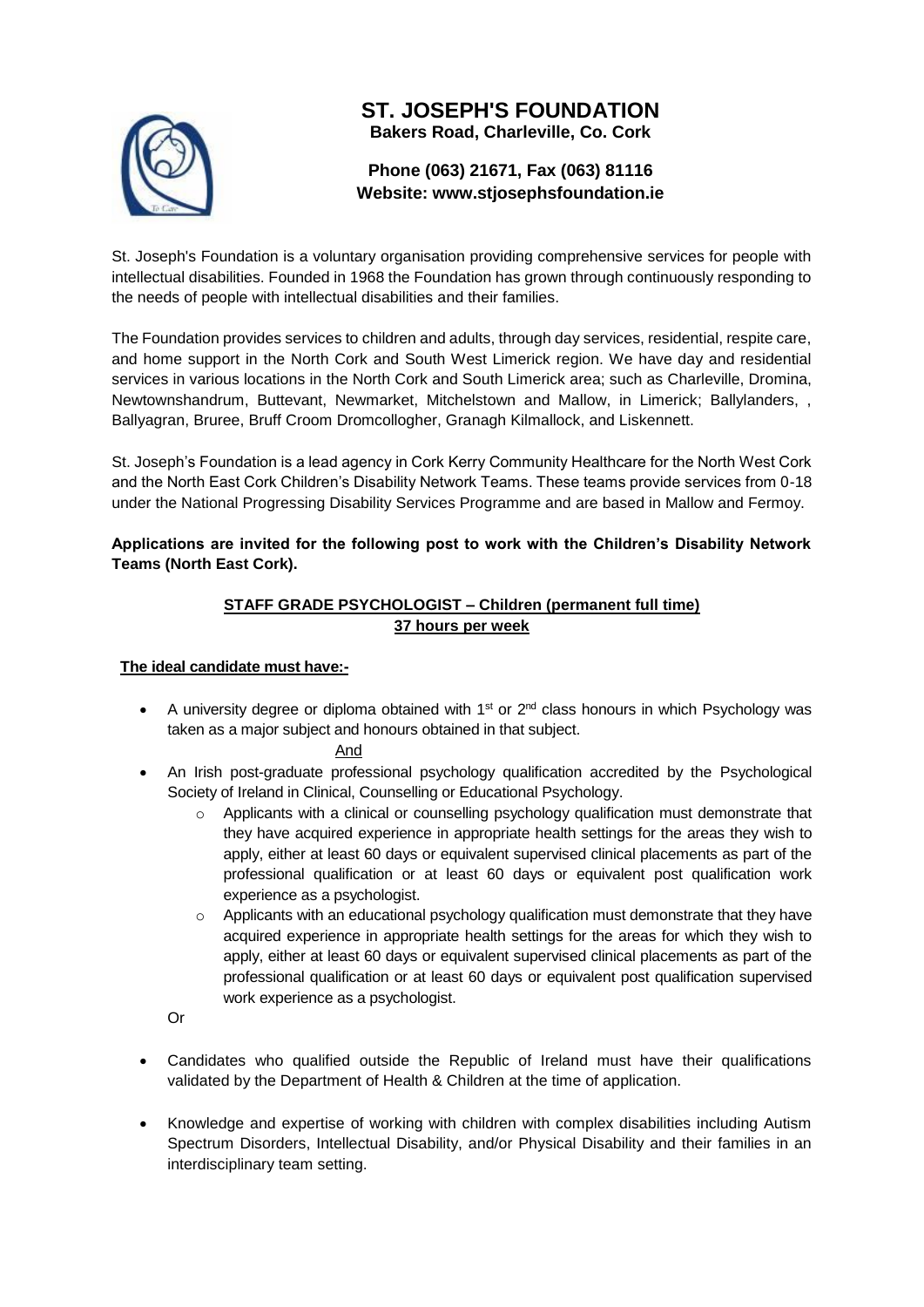Knowledge of Family Centred Practice and Principals of Progressing Disability Services.

### **Graduates in the process of completing their post-graduate qualification in clinical, educational or counselling psychologist are welcome to apply.**

#### **St. Joseph's Foundation is an equal opportunities employer.**

#### **Informal enquiries to the HR Recruitment Team on 063 89252**

## **Notes:**

- Department of Health Salary Scales Section 39 restored pay scale 01/10/2021.
- A full Irish/EU Driving licence and indemnification of the Foundation on your car insurance policy **is a requirement** of the post.
- Panels of suitably qualified persons may be formed from which further vacancies may be filled.
- Please forward curriculum Vitae by email to recruitment@stjosephsfoundation.ie
- Closing date is **Wednesday 11/05/2022**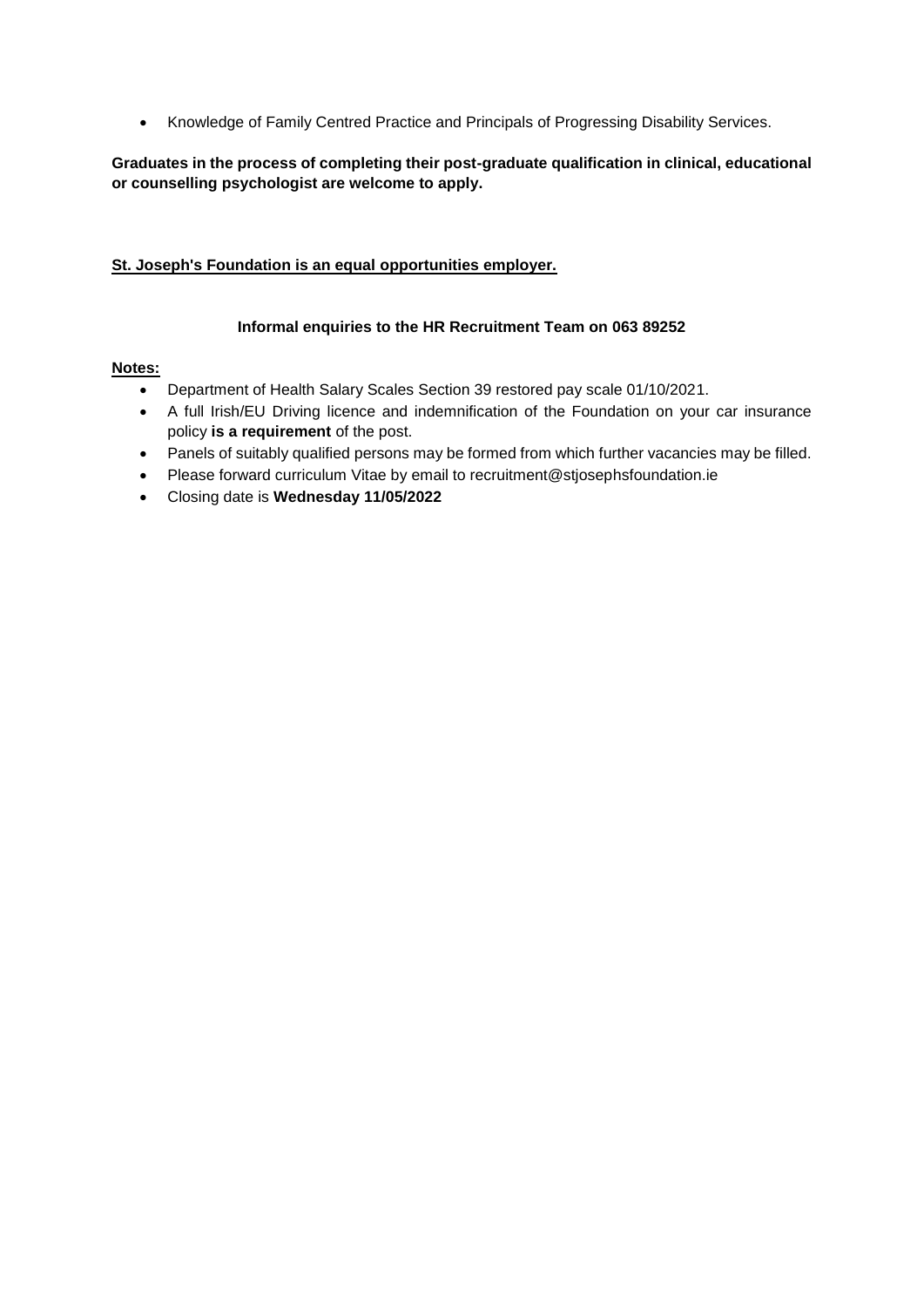## **JOB DESCRIPTION**

| <b>JOB TITLE:</b>                           | <b>Staff Grade Psychologist</b>                                                                                                                             |  |  |
|---------------------------------------------|-------------------------------------------------------------------------------------------------------------------------------------------------------------|--|--|
| <b>REPORTING TO:</b>                        | Children Disability Network Manager on Operational issues<br>and<br>Clinical Supervision and Governance provided by Head of<br><b>Psychology Department</b> |  |  |
| <b>INITIAL HOURLY</b><br><b>COMMITMENT:</b> | 37 hours per week (30 minutes for lunch)                                                                                                                    |  |  |

**JOB GOAL:** To assist in delivering psychological services to children with complex needs including Intellectual Disabilities, Autism Spectrum Disorders, Physical Disability and their families/carers within the context of service provision offered by St. Joseph's Foundation within the children's disability network teams in North Cork.

### **CLINICAL PRACTICE**

#### **Professional Duties & Responsibilities:**

- Provide psychological assessments/interventions to children with complex needs including Intellectual Disabilities, Developmental delay, Autism Spectrum Disorders, physical disability and their Families/Carers.in the community
- Support parents and family members through the provision of therapeutic interventions, advice and guidance as required
- Provide one on one and group intervention for individuals within the service
- Establish and maintain working relationships with professional colleagues on the interdisciplinary team
- Undertake a workload in agreement with the Principal Psychologist/Children's Disability Network Manager
- Keep informed of developments within the profession and to promote their positive application
- Provide teaching/training to staff both formally and informally at workshops and seminars as agreed with the Principal Psychologist
- Participate, if required, in education programmes for the general public on the services
- In collaboration with the Principal Psychologist to participate in the organisation and development of psychological services of St. Joseph's Foundation
- Administer formal and informal assessment tools and instruments as appropriate to children and to furnish reports to their parents and relevant personnel with due consideration to consent and confidentiality as laid down by professional body and HSE guidelines
- Be responsible for the preparation, design and implementation of agreed intervention programmes for children with Intellectual Disabilities, Autistic Spectrum Disorders and complex needs
- To be responsible for the assessment, development, review and evaluation of support plans to address challenging behaviour.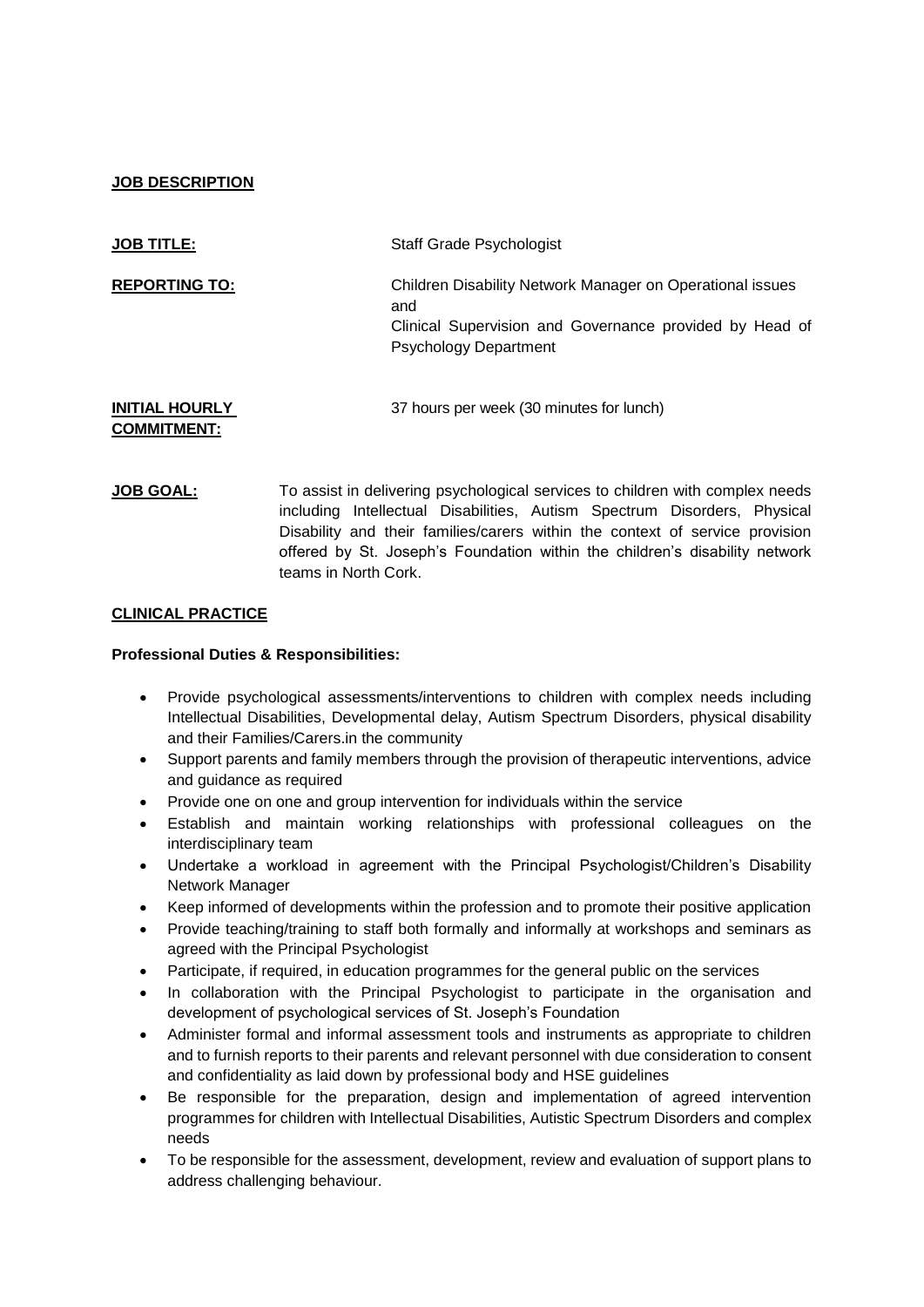- Participate in Individual Family Support Plans (IFSPs) and Individual Education Programmes as appropriate
- Participate in research programmes relevant to Disability Services
- To co-operate in the implementation of a range of agreed programmes alongside other members of the interdisciplinary team
- Undertake duties as directed by the Principal Psychologist
- Adhere to the Foundation's policy on Equal Opportunities
- Attend meetings/courses as required by Principal Clinical Psychologist/ Children's Disability Network Manager
- Maintain records within the framework of the data protection act
- Provide activity reports and data on caseloads
- Be familiar with all policy documents of St. Joseph's Foundation and Progressing Disabilities Services
- To maintain good relationships with other statutory and non-statutory agencies
- To work in any of the centres run by the Foundation as directed by Principal Clinical Psychologist/ Children's Disability Network Manager
- To be responsible for maintaining supervision and CPD requirements

## **Health & Safety**

- Make oneself aware of the Foundation's duties and the employee duties under the Safety, Health & Welfare at work legislation.
- To ensure fire and safety precautions are implemented and maintained.
- To ensure adequate knowledge of emergency actions and plans.
- To be responsible for the general safety and maintenance of any equipment provided for the fulfilment of his/her duties and to maintain a current inventory of same.
- Ensure that all accidents/incidents are reported and documented in the accident/incident book as held within the unit.

# **CONFIDENTIALITY**

In the course of your employment, you may have access to or hear information concerning the medical or personal affairs of clients or staff or other centres' business. Such records and information are strictly confidential. In addition, records must never be left in such a manner that unauthorised persons can obtain access to them.

The above is not an exhaustive list of duties and responsibilities and this job description may be reviewed from time to time to take account of any changes in the requirements of the post. Flexibility outside of working hours may be required.